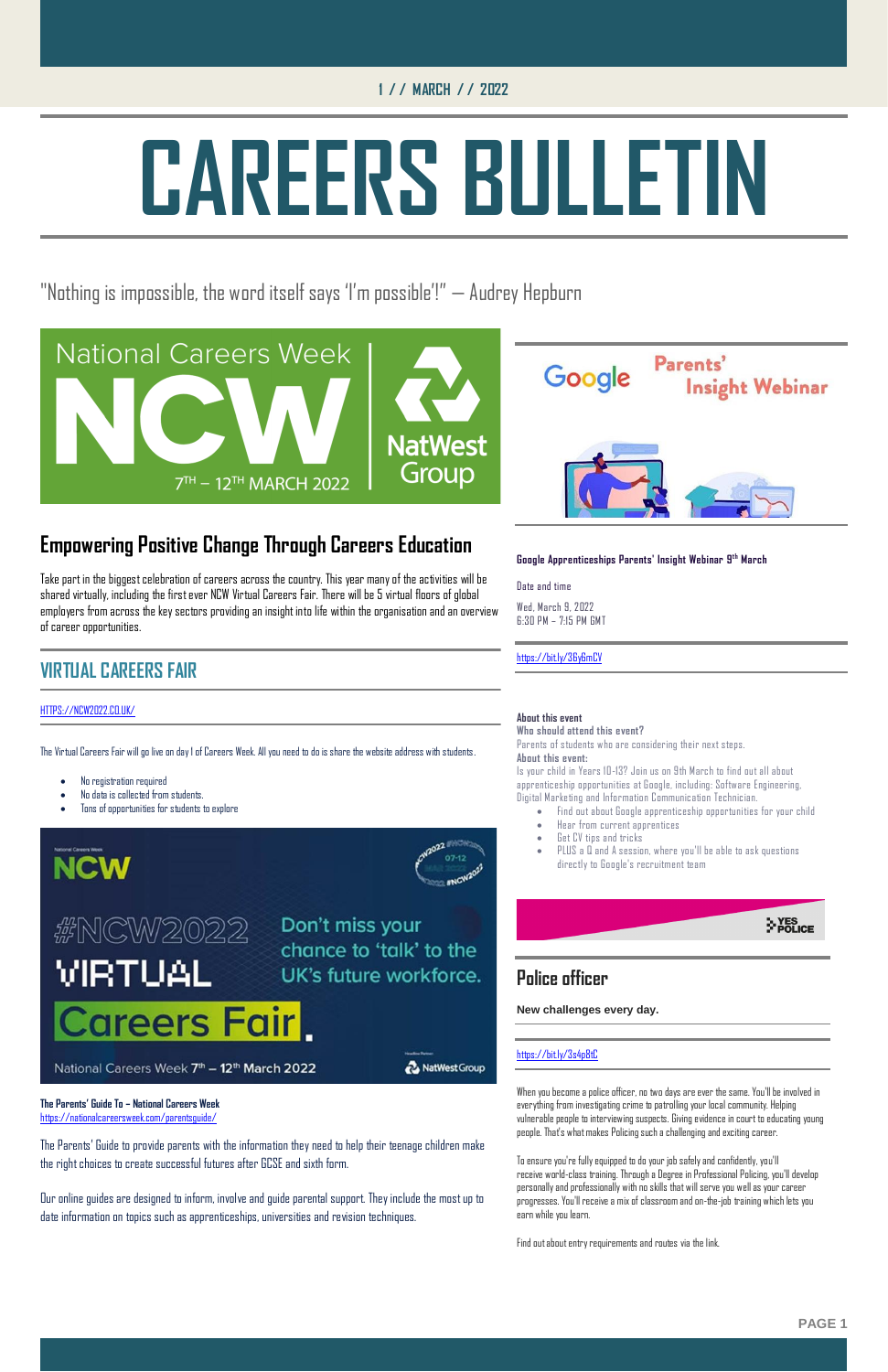

## **1 / / MARCH / / 2022 CAREERS BULLETIN**

### **NATIONAL CAREERS WEEK AT**

[HTTPS://BIT.LY/3LS3XMK](https://bit.ly/3LS3XmK)

Here at Notre Dame, we will be celebrating National Careers Week:



 $\circ$  Staff will be wearing badges to share their career history before starting out in the education sector.

NOTRE DAME HIGH SCHOOL

- $\circ$  Classroom doors will display signs linking subject areas to career paths.
- $\circ$  We will be creating a whole school display, where every pupil will have the opportunity to write their HOPES and ASPIRATIONS for the future on a feather. This will become part of an installation like the image above.

### 28th February -11<sup>th</sup> March





### **Explore Computer Science and AI Webinar**

HTTPS://WWW.UNIFROG.ORG/TEACHER/WEBINARS/UPCOMING/417-EXPLORE-ART-FASHION-FURNITURE-AND-GRAPHIC-DESIGN

Are you interested in learning how innovations in AI can help tackle some of the world's greatest challenges? Join leading academics from Robert Gordon University and Glasgow Caledonian University as they explore the processes behind building software that can learn and act by itself. You'll also hear about career pathways and future employment within the field of Computer Science.

When Monday 28 February @ 16:30 UK time



**Explore Art: Fashion, Furniture, and** 

# i UCAS

### **Graphic Design Webinar**

HTTPS://WWW.UNIFROG.ORG/TEACHER/WEBINARS/UPCOMING/417-EXPLORE-ART-FASHION-FURNITURE-AND-GRAPHIC-DESIGN

Are you creative, innovative, and have an eye for detail? A degree in design could be for you. Explore pathways and careers in Fashion, Furniture and Graphic Design, determine if these subjects are a good fit for you and how you can be the best candidate possible. Hear from experts at UAL, Kingston and Norwich University of the Arts.

When

Tuesday 1 March @ 17:00 UK time

### **TAKE THE CAREERS QUIZ**

Find your ideal job matched to your personality. <https://www.ucas.com/explore/career-quiz>

**BROWSE CAREERS** Discover your ideal job <https://www.ucas.com/explore/career-list>

**WHAT CAN I DO NEXT?** Not sure what to do next? Get ideas and all the info on your options to help decide the right route for you.

[HTTPS://WWW.UCAS.COM/UNDERGRADUATE/WHAT-AND-WHERE-TO-STUDY/WHAT-CAN-I-DO-NEXT](https://www.ucas.com/undergraduate/what-and-where-to-study/what-can-i-do-next)

# **THE University of**<br> **East Anglia**

UEA SUBJECT TASTER SESSIONS Join our friendly online taster sessions to discover what it's like to study your chosen subject at university. You might even meet your future lecturer.

Not only are taster lectures a great way to get a feel for a subject, you can also ask questions and even [write about it on your personal](https://everwondered.uea.ac.uk/cms-admin/uploads/froala/file/1631616605/12047_Guest%20Lecture_Print_v3_final.pdf)  [statement.](https://everwondered.uea.ac.uk/cms-admin/uploads/froala/file/1631616605/12047_Guest%20Lecture_Print_v3_final.pdf)

[HTTPS://WWW.UEA.AC.UK/STUDY/INFORMATION-FOR/YOUNG-PEOPLE/SUBJECT-TASTER-SESSIONS](https://www.uea.ac.uk/study/information-for/young-people/subject-taster-sessions)

The UEA run taster events and webinars to introduce KS4 & KS5 students to what studying a particular subject at university might be like.

### **Upcoming Sessions include**

- o Film studies: experimental film 1960-2000 Tuesday 9th March
- $\circ$  Recycled aeroplanes? Sustainability and recycling in the aviation industry—Monday 22nd March
- o Legal reasoning workshop—Wednesday 24th March
- o What's it like to be a social worker? Tuesday 16th March
- $\circ$  Creative writing skills and insight workshop— Thursday 4th March

### **Quick careers directory Need some quick and easy inspiration to boost motivation?**

Take a look at these careers' websites for video stories and activities. Encourage our young people to find what interests them – and focus on how to get there.

<https://www.bbc.co.uk/bitesize/careers>

<https://www.careerpilot.org.uk/>

<https://nationalcareers.service.gov.uk/>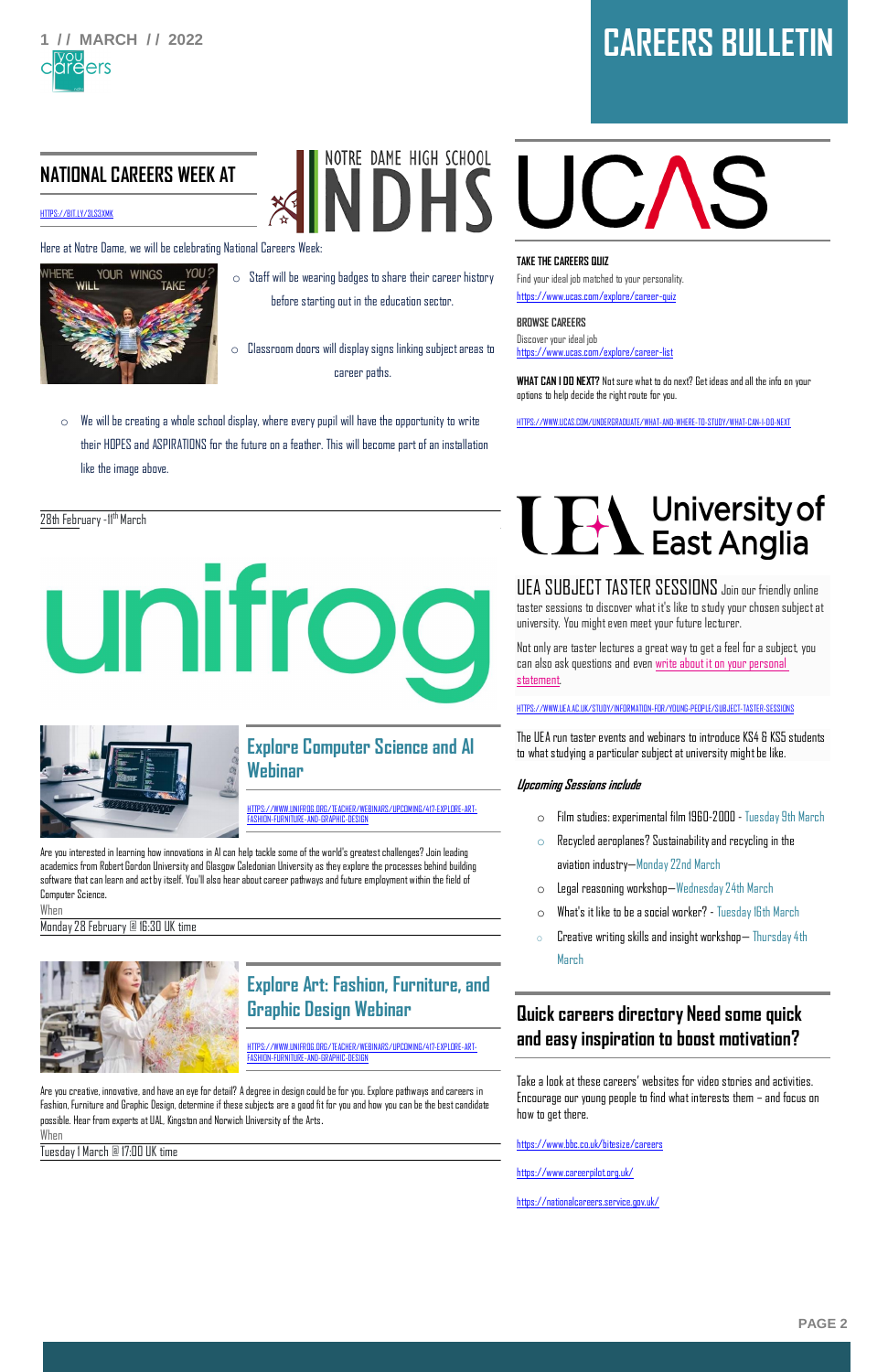

### **1 / / MARCH / / 2022 CAREERS BULLETIN**



### **Explore Art: Performing Arts and Creative Media Webinar**

HTTPS://WWW.UNIFROG.ORG/TEACHER/WEBINARS/UPCOMING/417-EXPLORE-ART-FASHION-FURNITURE-AND-GRAPHIC-DESIGN

Whether your passion lies in production, drama, music, or writing. Explore pathways and careers related to the Performing Arts and Creative Media, determine if these subjects are a good fit for you, and how you can be the best candidate possible. Hear from LIPA and others experts.

When Thursday 3 March @ 17:00 UK time

## LifeSkills Virtual Work Created with **ON BARCLAYS** EXPEPIENCE

Barclays Lifeskills: learn general employability skills while spending a day with a digital agency

### **Further Opportunities available to support students with work experience**

HTTPS://BARCLAYSLIFESKILLS.COM/I-WANT-VIRTUAL-WORK-EXPERIENCE/SCHOOL/VIRTUAL-WORK-EXPERIENCE/

Virtual Work Experience gives you a unique opportunity to gain work experience in a company that you might not normally get access to while highlighting the essential skills you might need. Over 50,000 people visited our virtual work experience in 2020.

### **Careers Advisor at NDHS**

### **SIOBHAN WHIDDETT**

Book an appointment!



Unsure of where to go or what to do next?

Don't forget you can book an appointment with our Independent Careers Advisor Siobhan Whiddet[t here.](https://www.ndhs.org.uk/form/?pid=343&form=17) She can give you lots of information, advice and guidance about your next steps after Notre Dame, including college courses, university options, apprenticeships etc.

### **Careers Hour Series**

The **CEC** are delivering a number of Careers Hour series with Learn Live, they will feature six 1-hour broadcasts that shine a light on different sectors.

Aimed at **KS4** and **5** students, they feature a live panel, LMI and video insights from employers and young people in the sector. There will is a live Q&A and jobs board, and the recordings can be accessed after the event to be used at a time to suit.

- **24 March 2022 Construction** <https://learnliveuk.com/construction-careers-hour/>
- **12 May 2022 Health**  <https://learnliveuk.com/health-careers-hour/>
- **7 July 2022 Retail** <https://learnliveuk.com/retail-supply-chain/>

#### **Fancy a new opportunity with an Apprenticeship in Tech?**

If you're curious and passionate about what tech can do, we have a whole host of apprentice roles that might suit you. And you don't need to have studied a technology subject or worked in tech to join us. To find out more, take a look at ou[r dedicated web](https://eur03.safelinks.protection.outlook.com/?url=https%3A%2F%2Fcareers.aviva.co.uk%2Fstudents-graduates%2Fapprenticeships%2Ftechnology-apprenticeships%2F&data=04%7C01%7CSWhiddett1%40ndhs.org.uk%7C775820be60b942f9c7b308d9dc13f4b2%7Cee6ca979960b4e1eaf9d28fbfdc31533%7C1%7C0%7C637782800548648414%7CUnknown%7CTWFpbGZsb3d8eyJWIjoiMC4wLjAwMDAiLCJQIjoiV2luMzIiLCJBTiI6Ik1haWwiLCJXVCI6Mn0%3D%7C3000&sdata=ipx1vVuVVJEu4X%2BBvUUWlxXHJa%2BUteg139moXgBzhXk%3D&reserved=0)  [pages.](https://eur03.safelinks.protection.outlook.com/?url=https%3A%2F%2Fcareers.aviva.co.uk%2Fstudents-graduates%2Fapprenticeships%2Ftechnology-apprenticeships%2F&data=04%7C01%7CSWhiddett1%40ndhs.org.uk%7C775820be60b942f9c7b308d9dc13f4b2%7Cee6ca979960b4e1eaf9d28fbfdc31533%7C1%7C0%7C637782800548648414%7CUnknown%7CTWFpbGZsb3d8eyJWIjoiMC4wLjAwMDAiLCJQIjoiV2luMzIiLCJBTiI6Ik1haWwiLCJXVCI6Mn0%3D%7C3000&sdata=ipx1vVuVVJEu4X%2BBvUUWlxXHJa%2BUteg139moXgBzhXk%3D&reserved=0)

### **Check out our website**

You will find lots of handy information about Careers on our dedicated web page. You can explore it by clicking [here.](https://www.ndhs.org.uk/page/?title=Careers+Education%2C+Information%2C+Advice+%26amp%3B+Guidance&pid=343)

### **Get in touch**

If you have any questions about anything within this bulletin, or about Careers in general, you can email the NDHS Careers Team: **[careers@ndhs.org.uk](mailto:careers@ndhs.org.uk)**



**Follow us on Instagram** We have a dedicated NDHS Careers Instagram page. Follow us **@ndhs\_careers**